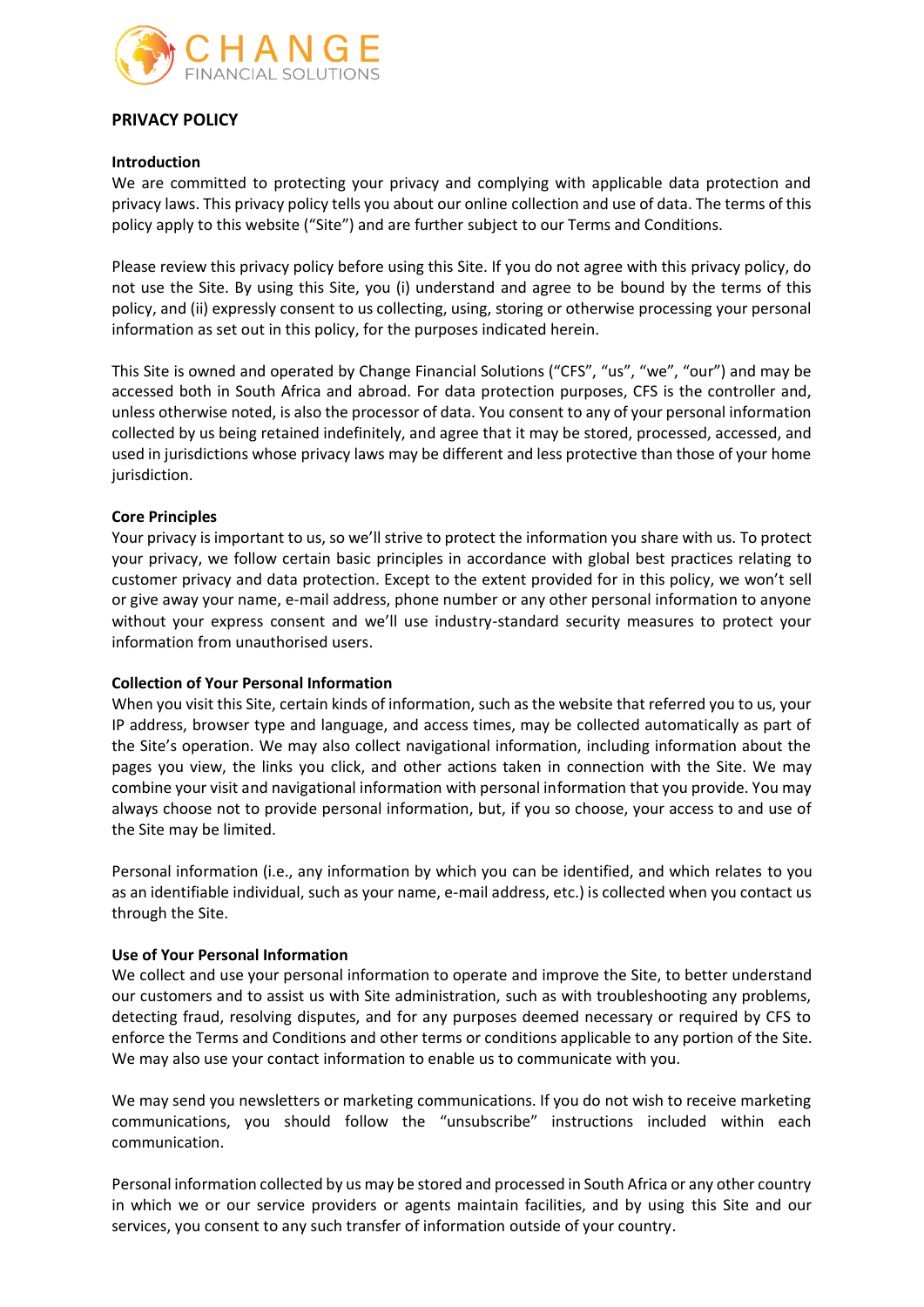If you would like to exercise any of your data protection rights (including the right to have your personal information deleted), please contact us using the "Contact Information" section below.

### **Sharing of Your Personal Information**

Except as disclosed in this privacy policy, we do not share your personal information with any outside parties.

On occasion, we may offer, in conjunction with third parties, certain services that may require you (or CFS) to share your personal information with that third party as a condition for providing that service. While we will treat any information we receive in accordance with this privacy policy, CFS will not be responsible for the information submitted by you to that third party and we remind you to review the applicable rules and any third party's applicable privacy policies separately before participating in such service.

Information about our users, including personal information, may be disclosed as part of any merger, acquisition, or sale of the company and/or its assets, as well as in the unlikely event of insolvency, bankruptcy, or receivership, in which case personal information would be transferred as one of the business assets of the company. We may notify you of such an occurrence as described in the "Changes to This Privacy Policy" section below.

We reserve the right to disclose your personal information, without notice, if required to do so by law, or in the good-faith belief that such action is reasonably necessary to comply with legal process, respond to claims, or protect the rights, property or safety of our company, employees, users, or the public.

### **Security of Your Personal Information**

Whilst we cannot guarantee the absolute security of your personal information, we take all commercially reasonable measures and precautions to keep it secure and protect it from loss, misuse, unauthorised access or disclosure by following generally accepted security practices, including the use of encryption and logical and physical access control mechanisms. However, we cannot accept any liability whatsoever for any unauthorised access or loss of personal information despite our best endeavours.

#### **Access to Your Personal Information**

You can write to CFS at any time to obtain details of the personal information we may hold about you at the following address:

Data Protection Manager Change Financial Solutions E-Mail: [info@changefs.co.za](mailto:info@changefs.co.za)

Please quote your name and address and a brief description of the information you want a copy of to enable us more readily to locate your data. We will take all reasonable steps to confirm your identity before providing you with details of any personal information we may hold about you. We may charge a fee to cover the reasonable administration costs involved.

#### **Use of Cookies and Other Technologies**

CFS may use cookies to enable you to sign in to our services and to help personalise your online experience. A cookie is a small text file that is placed on your hard drive. Cookies contain information, including personal information, that can later be read by a Web server in the domain that issued the cookie to you. The information that cookies collect may include the date and time of your visit, your registration information, and your navigational and purchase history.

In some cases, our third-party service providers may use cookies on our Site. We have no access to or control over these cookies. This privacy statement covers the use of cookies by CFS only, and does not cover the use of cookies by third parties.

You have the ability to accept or decline cookies. Most browsers automatically accept cookies, but you can usually modify your browser setting to decline cookies. If you choose to decline cookies, you may not be able to use certain features of our Site that depend on cookies.